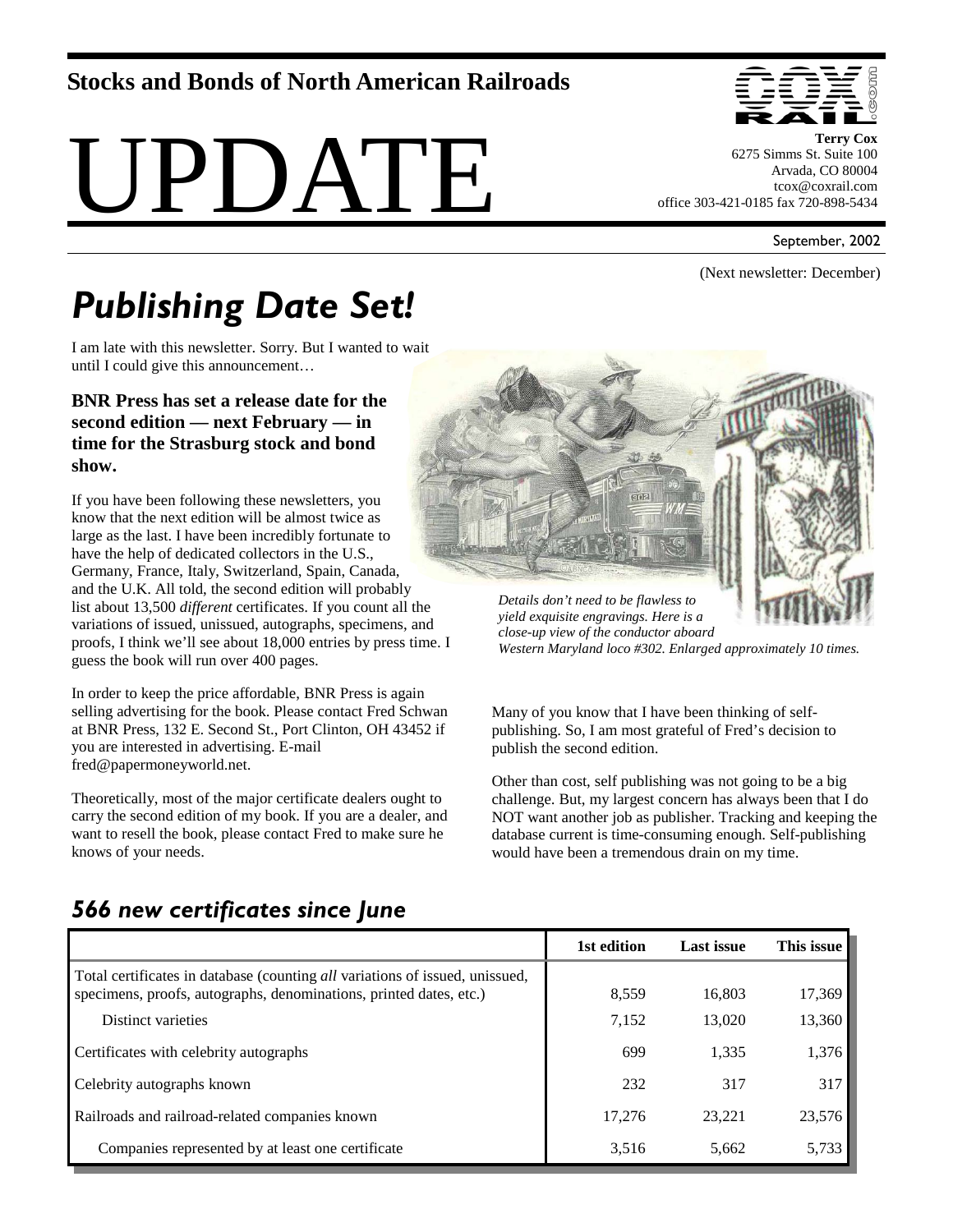

1) Using the top as the master, cut and paste *part* of the second scan into the

2) Make one part semi-transparent. 3) Move the transparent piece so it matches in ONE place near an edge. The easiest features to match are letters in text.

One more time, I thank everyone who has sent suggestions and publishing alternatives. I cannot tell you how much I appreciate your support and ideas.

work area. (If there was a 1" overlap, select all but 1/2" in the overlap area.)

Let's keep our fingers crossed. And please, *make sure you give Fred as much encouragement as you've given me!!!* 

#### *Contributors since June, 2001*

David Adams Gene Beam Paolo Bergeretti Guenter Brueckner William Cannon Rodrigo Dajo Lawrence Falater Daniel Fortunato Heinz Frei Reinhard Greis-Maibach Ken Holter James Kaarlela William Knadler Douglas McDonald Pierre Merzeisen Brian Mills

Ralph Muller Mike Nicholson James Reichardt Steve Rippon Dajo Rodrigo Gary Rosenhahn Marvin Rothstein William Sapara Gil Schmidtmann Thomas Seyffertitz John Szobal Lee Wheeler Scott Winslow Sam Withers Martin Zanke

### *Pictures for the next edition*

In the first edition, Fred Schwan handled all of the certificate scanning. This time, I plan to reflect the wonderful contributions you have given.

For the last few months, I have been collecting high quality images from contributors. I probably have a sufficient number of images for the next edition.

I have not retained all the images that were sent, however. Some had problems of resolution, brightness, color, or whatever. Others were duplicates.

So…if you want to contribute images of some of your favorite certificates, send me a few scans. I think 200 dpi scans at full scale ought to yield small images for the book.

Make sure you scan entire certificates with all edges showing. Coupons are unnecessary. For larger items, scan in pieces with sufficient overlap. Send me the pieces. Do not waste time trying to patch them together. Scan against a **white** background.

Tell me if you prefer anonymity. Otherwise I plan on a line like, "COL-123-B-10, courtesy of John Collector."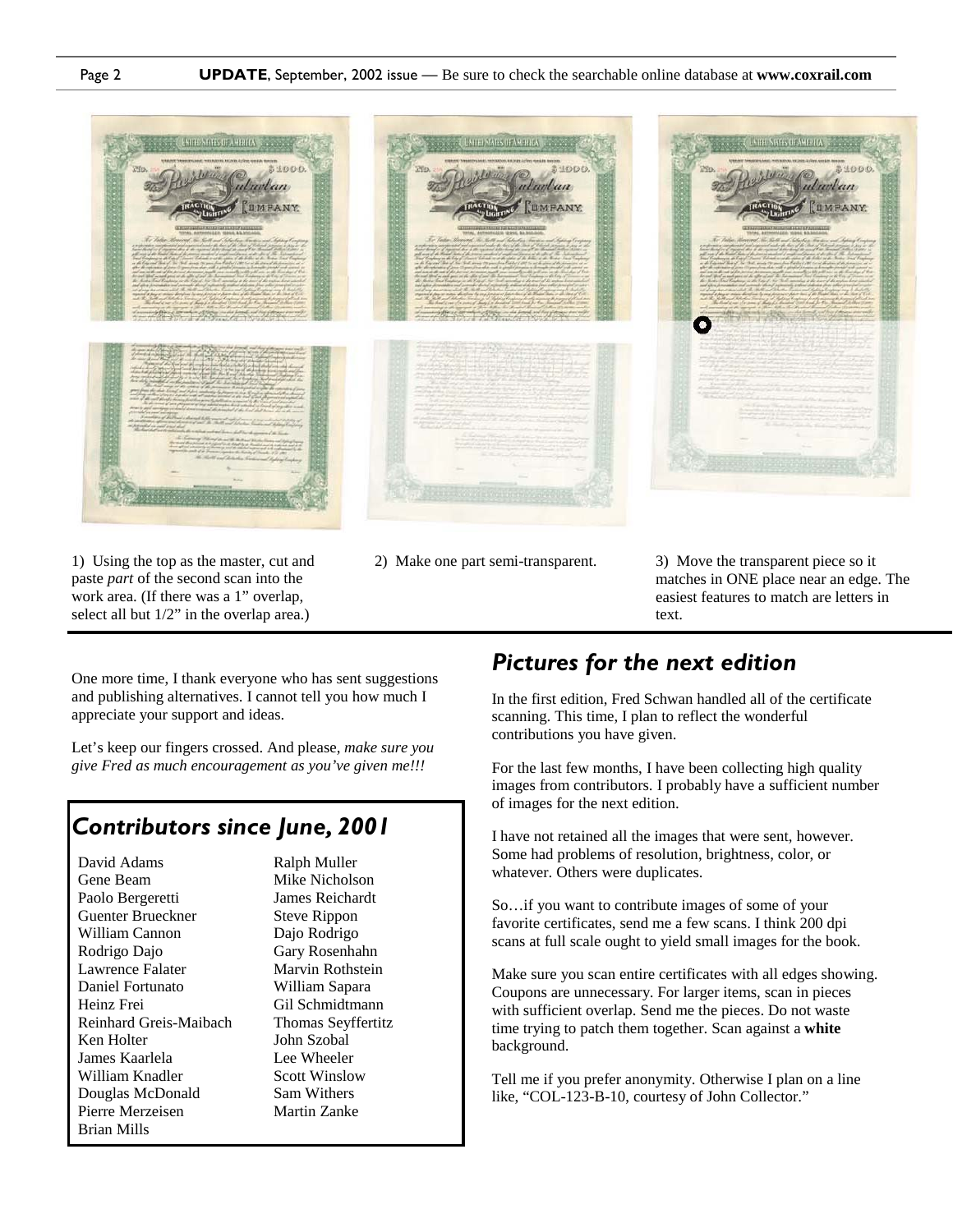

4) Using the same match point as a pivot, rotate the transparent piece into accurate position,

5) Adjust the transparency back to 100% solid.

6) "Flatten" (merge or combine) the two pieces into one image and crop if necessary to improve appearance.

#### *How to patch large scans*

Most bonds, and even some stock certificates, are too large for home scanners. So, when you send large images to me, I prefer them in pieces.

However, collectors often like to patch images together for their own uses. Major uses include insurance records and online auctions.

If you want in-depth instruction on how to patch images, download special Acrobat® files from my web site at http:// www.coxrail.com/howtoscan.htm. Here is a synopsis.

Scan your certificates in two or more pieces. Scan all of the pieces with the same orientation to control color. Scan against a white background. NOT black. NEVER color. Overlap pieces *at least* one inch. More overlap is better.

1) Use one side as your master and enlarge your work space to accommodate the next piece. Select *part* of the second scan to combine with the first. Avoid selecting the edge in the overlap area, because that is where the most distortion occurs. Cut and paste the selected area into your master image.

2) Make the inserted image semi-transparent. The idea is to

be able to look through the top piece to match pieces exactly.

3) Match up the images at one point near an edge. The easiest feature to match is text (as in the example on page 2.)

4) Using *that same point* as a pivot, rotate the second image so the two images match in the overlap area.

5) Change the transparent piece of the scan back to a solid appearance.

6) Combine the two images. Depending on your program, this process is called "merging" or "flattening."

You first attempt at patching will be hard, and VERY timeconsuming. Do not get discouraged. Your second patch will take half the time.

*Trick*: Practice with manageably sized images. Unless you have a very powerful computer, use 72- to 100-dpi scans for your first patching job. The lower the resolution, the easier the job will be.

*Trick:* If you have several certificates to patch, choose one consistent side as your master. For instance, always use the top or the left side.